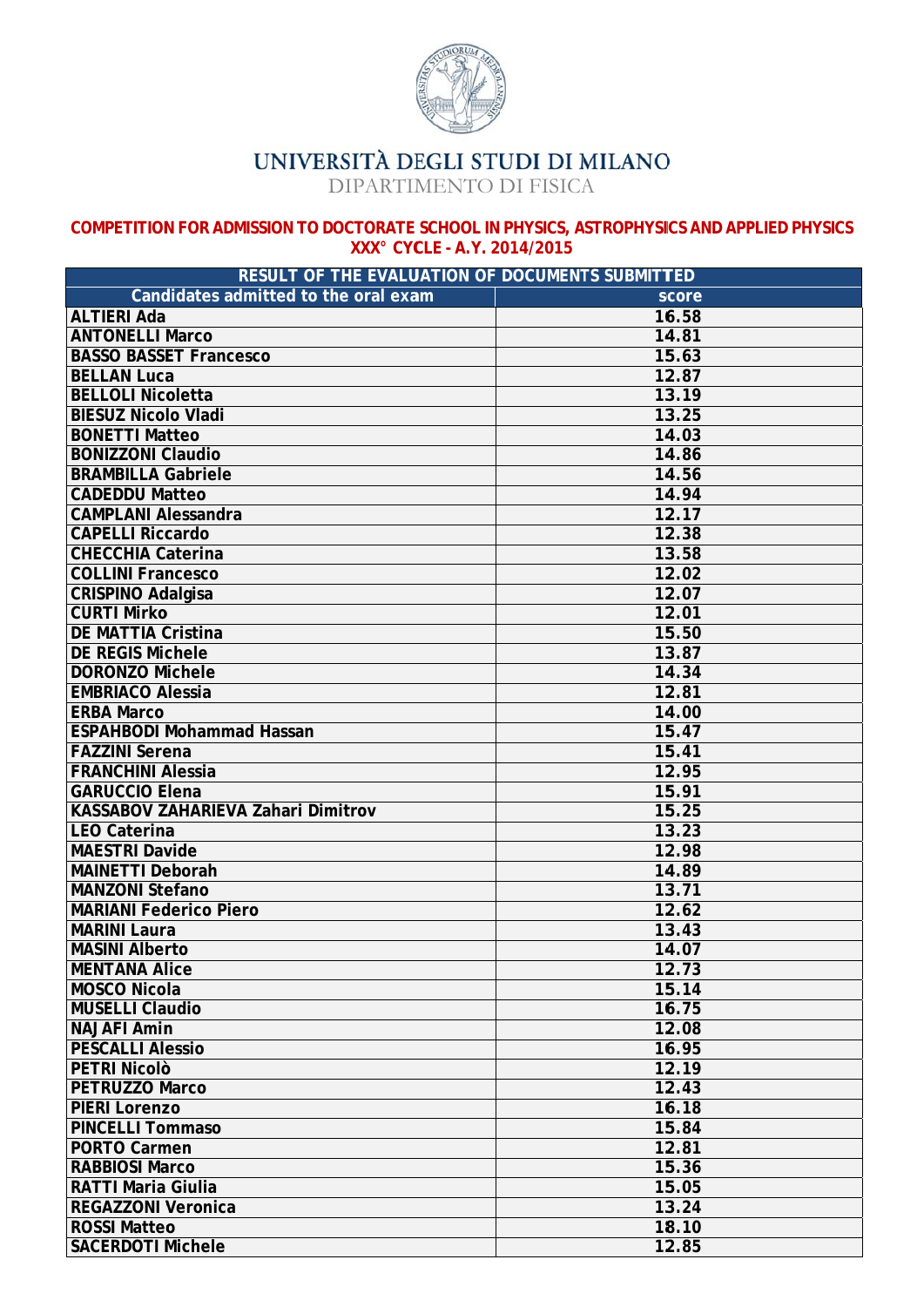| RESULT OF THE EVALUATION OF DOCUMENTS SUBMITTED |       |
|-------------------------------------------------|-------|
| Candidates admitted to the oral exam            | score |
| <b>SALAFIA Om Sharan</b>                        | 14.15 |
| <b>SEGUINI Gabriele</b>                         | 12.94 |
| <b>SHOKRI Mehdi</b>                             | 13.63 |
| <b>SIANO Mirko</b>                              | 16.35 |
| <b>SOLTANI Amir</b>                             | 13.33 |
| <b>TARAVATI AHMAD Parisa</b>                    | 12.38 |
| <b>ZARI Eleonora Maria</b>                      | 12.69 |
| <b>ZENNARO Matteo</b>                           | 15.42 |

| RESULT OF THE EVALUATION OF DOCUMENTS SUBMITTED |       |
|-------------------------------------------------|-------|
| Candidates NOT admitted to the oral exam        | score |
| <b>ANGARONI Fabrizio</b>                        | 10.31 |
| <b>BENFENATI Francesco</b>                      | 10.31 |
| <b>BIGANZOLI Davide</b>                         | 9.42  |
| <b>BUCIUNI Francesco</b>                        | 10.61 |
| <b>CHAUVIN Alex</b>                             | 6.25  |
| <b>CHENNAVAJHULA Praveen</b>                    | 11.67 |
| <b>CURRELI Sebi</b>                             | 6.76  |
| <b>DAREHMORADI Mohammad</b>                     | 10.25 |
| <b>DASTAN Sara</b>                              | 9.33  |
| <b>DE MARIA Antonio</b>                         | 11.40 |
| <b>DWIVEDI Saurav</b>                           | 2.67  |
| <b>ELIA Alessio</b>                             | 9.94  |
| <b>FAVA Eleonora</b>                            | 8.27  |
| <b>GAMBA Eugenio Renato</b>                     | 10.87 |
| <b>KANWAL Muddassara</b>                        | 10.43 |
| <b>KUMAR Sanjeev</b>                            | 8.25  |
| <b>LAURENZA Riccardo</b>                        | 9.40  |
| <b>MAFFEZZOLI FELIS Stefano</b>                 | 4.25  |
| <b>MANCIN Loris</b>                             | 6.27  |
| <b>MARONGIU Marco</b>                           | 9.94  |
| <b>PARONUZZI TICCO Stella Valentina</b>         | 10.93 |
| <b>PELAGGI Giulio Maria</b>                     | 9.95  |
| <b>RECCHIA Paolo</b>                            | 11.63 |
| <b>RIGAMONTI Davide</b>                         | 9.86  |
| <b>RIMOLDI Marco</b>                            | 10.47 |
| <b>SPANU Maria Ninuccia</b>                     | 11.24 |
| <b>TONIOLO Umberto</b>                          | 10.36 |
| <b>VOLPE Flavio Giovanni</b>                    | 8.25  |
| <b>WILLIAM Simon</b>                            | 10.70 |
| <b>ZEKAVAT Seyedfarhad</b>                      | 6.53  |

### **CALENDAR OF ORAL EXAMINATIONS**

# *Monday 13th October 2014 - h. 10:30 am - Sala Polvani -* **CONSENSED MATTER PHYSICS AND COMPLEX SYSTEMS**

| N° | candidates                    |
|----|-------------------------------|
|    | <b>BONIZZONI Claudio</b>      |
| ົ  | <b>CAPELLI Riccardo</b>       |
| 3  | <b>IERBA Marco</b>            |
|    | <b>MARIANI Federico Piero</b> |

*Monday 13th October 2014 - h. 2:30 pm - Sala Polvani -* **CONSENSED MATTER PHYSICS AND COMPLEX SYSTEMS**

| $N^{\circ}$    | candidates               |
|----------------|--------------------------|
|                | <b>DE REGIS Michele</b>  |
| $\overline{2}$ | <b>FAZZINI Serena</b>    |
| 3              | <b>GARUCCIO Elena</b>    |
| 4              | <b>ROSSI Matteo</b>      |
| 5              | <b>SACERDOTI Michele</b> |
| 6              | <b>SEGUINI Gabriele</b>  |
|                | <b>SIANO Mirko</b>       |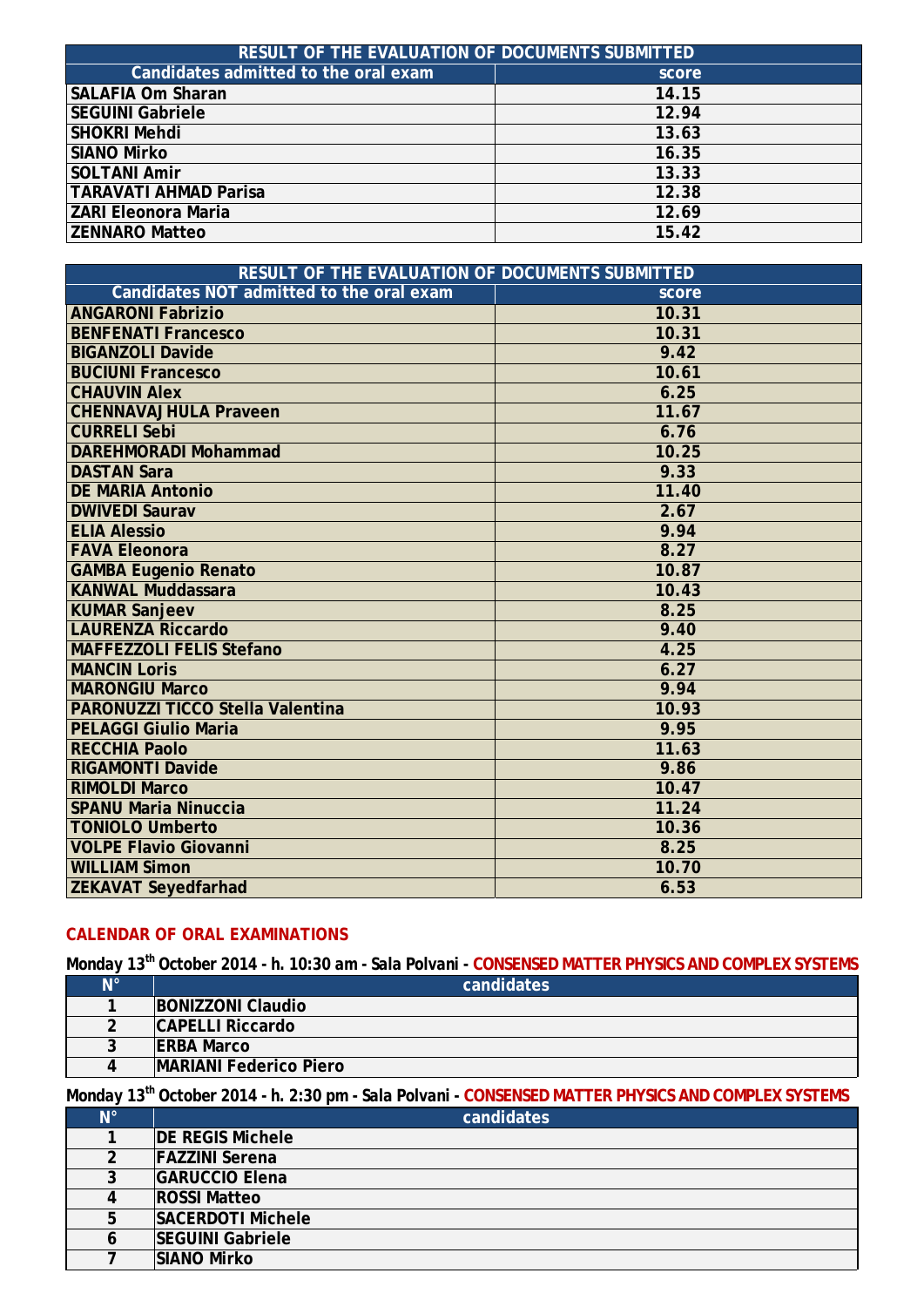### *Tuesday 14th October 2014 - h. 9:30 am - Sala Polvani -* **ASTROPHYSICS AND COSMOLOGY**

| $\mathsf{N}^\circ$ | candidates                |
|--------------------|---------------------------|
|                    | <b>ANTONELLI Marco</b>    |
| $\mathfrak{D}$     | <b>BONETTI Matteo</b>     |
| 3                  | <b>BRAMBILLA Gabriele</b> |
| 4                  | <b>CURTI Mirko</b>        |
| 5                  | DORONZO Michele           |
| 6                  | <b>FRANCHINI Alessia</b>  |
|                    | LEO Caterina              |

#### *Tuesday 14th October 2014 - h. 2:30 pm - Sala Polvani -* **ASTROPHYSICS AND COSMOLOGY**

| $N^{\circ}$ | candidates                 |
|-------------|----------------------------|
|             | MAINETTI Deborah           |
| າ           | <b>PESCALLI Alessio</b>    |
| 3           | <b>SALAFIA Om Sharan</b>   |
| 4           | <b>ZARI Eleonora Maria</b> |
| 5           | <b>ZENNARO Matteo</b>      |

#### *Wednesday 15th October 2014 - h. 9:30 am - Sala Polvani -* **THEORETICAL PHYSICS**

| N°             | candidates                         |
|----------------|------------------------------------|
|                | <b>ALTIERI Ada</b>                 |
| $\overline{2}$ | KASSABOV ZAHARIEVA Zahari Dimitrov |
| 3              | <b>MASINI Alberto</b>              |
|                | <b>MOSCO Nicola</b>                |
| 5              | <b>MUSELLI Claudio</b>             |

#### *Wednesday 15th October 2014 - h. 4:30 pm - Sala Polvani -* **THEORETICAL PHYSICS**

| N۱° | candidates            |
|-----|-----------------------|
|     | <b>PETRI Nicolò</b>   |
| ⌒   | <b>PIERI Lorenzo</b>  |
|     | <b>RABBIOSI Marco</b> |

#### *Thursday 16th October 2014 - h. 10:00 am (Italy Time Zone) -* **Skype Interviews**

| N° | candidates                   |
|----|------------------------------|
|    | <b>NAJAFI Amin</b>           |
| ົ  | <b>SHOKRI Mehdi</b>          |
| ◠  | <b>SOLTANI Amir</b>          |
| Δ  | <b>TARAVATI AHMAD Parisa</b> |

# *Thursday 16th October 2014 - h. 2:00 pm - Sala Polvani -* **APPLIED PHYSICS**

| $N^{\circ}$ | candidates                       |
|-------------|----------------------------------|
|             | <b>BASSO BASSET Francesco</b>    |
| 2           | <b>CRISPINO Adalgisa</b>         |
| 3           | <b>DE MATTIA Cristina</b>        |
| 4           | <b>EMBRIACO Alessia</b>          |
| 5           | <b>ESPAHBODI Mohammad Hassan</b> |
| 6           | <b>MAESTRI Davide</b>            |
|             | <b>PETRUZZO Marco</b>            |
| 8           | <b>PINCELLI Tommaso</b>          |
| 9           | <b>PORTO Carmen</b>              |
| 10          | <b>REGAZZONI Veronica</b>        |

#### *Friday 17th October 2014 - h. 9:00 am - Sala Polvani -* **NUCLEAR AND SUBNUCLEAR PHYSICS**

| $N^{\circ}$   | candidates                 |
|---------------|----------------------------|
|               | <b>BELLAN Luca</b>         |
| $\mathcal{P}$ | <b>BIESUZ Nicolo Vladi</b> |
| 3             | <b>CADEDDU Matteo</b>      |
| 4             | <b>CAMPLANI Alessandra</b> |
| 5             | <b>CHECCHIA Caterina</b>   |
| 6             | <b>COLLINI Francesco</b>   |
|               | <b>MANZONI Stefano</b>     |